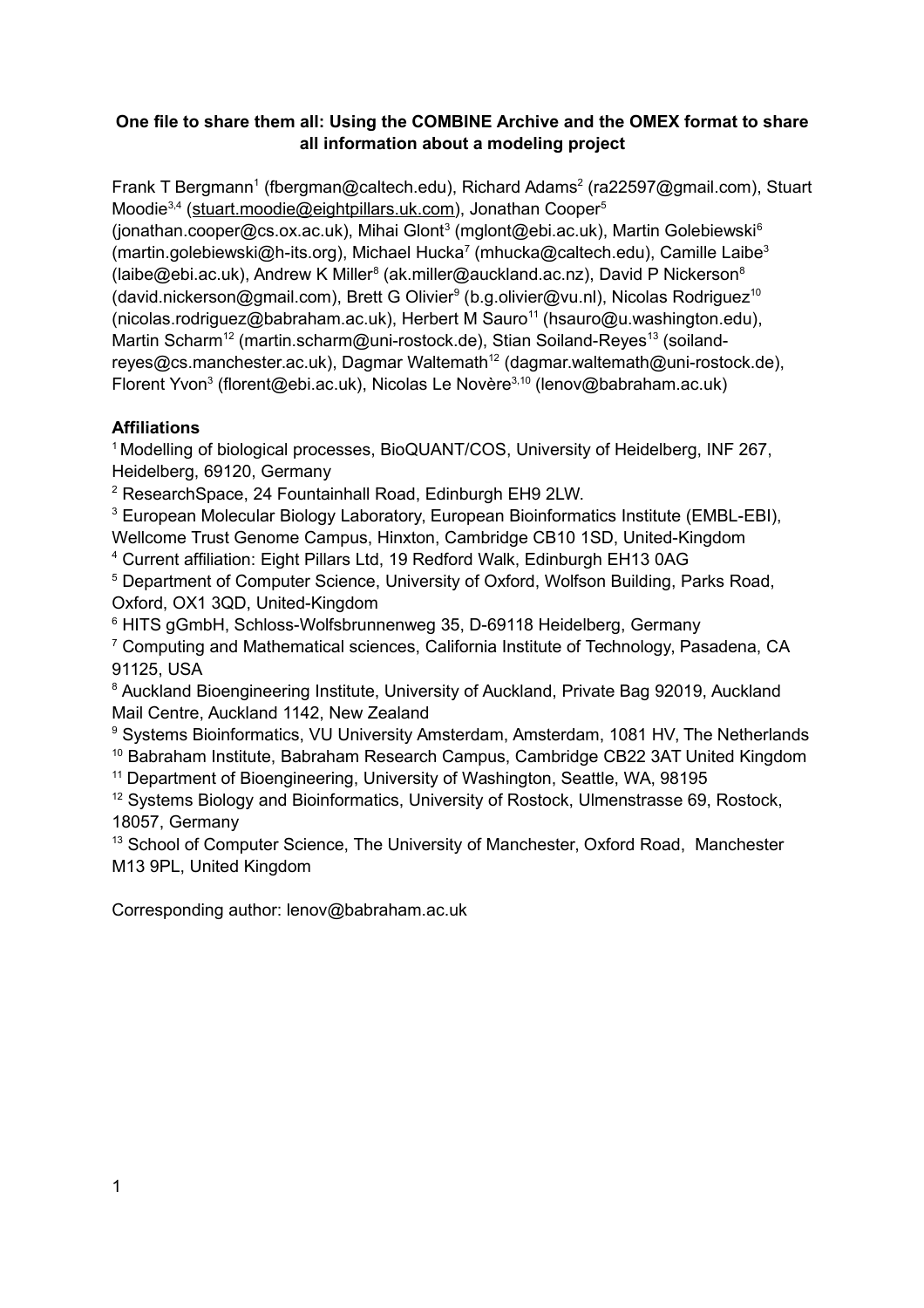# **ABSTRACT**

#### Background:

With the ever increasing use of computational models in the biosciences, the need to share models and reproduce the results of published studies efficiently and easily is becoming more important. To this end, various standards have been proposed that can be used to describe models, simulations, data or other essential information in a consistent fashion. These constitute various separate components required to reproduce a given published scientific result.

#### Results:

We describe the Open Modeling EXchange format (OMEX). Together with the use of other standard formats from the Computational Modeling in Biology Network (COMBINE), OMEX is the basis of the COMBINE Archive, a single file that supports the exchange of all the information necessary for a modeling and simulation experiment in biology. An OMEX file is a ZIP container that includes a manifest file, listing the content of the archive, an optional metadata file adding information about the archive and its content, and the files describing the model. The content of a COMBINE Archive consists of files encoded in COMBINE standards whenever possible, but may include additional files defined by an Internet Media Type. Several tools that support the COMBINE Archive are available, either as independent libraries or embedded in modeling software.

### Conclusions:

The COMBINE Archive facilitates the reproduction of modeling and simulation experiments in biology by embedding all the relevant information in one file. Having all the information stored and exchanged at once also helps in building activity logs and audit trails. We anticipate that the COMBINE Archive will become a significant help for modellers, as the domain moves to larger, more complex experiments such as multi-scale models of organs, digital organisms, and bioengineering.

### **KEYWORDS**

data format, archive, computational modeling, reproducible research, reproducible science

### **BACKGROUND**

The ability to obtain similar results when reproducing an experiment is a tenet of modern science. Reproducible science has even become a field of research in its own right [1,2]. The reproducibility of a scientific study depends on the careful description of the original experiment, including the methods and tools used to perform the experiment, the substrate on which to perform the experiment, and the precise experimental setup, including all necessary influences from the environment. When the result is meant to be presented after post-processing, it is also imperative to provide the details of the processing steps. With the rise of systems biology, computational models have been increasingly used for *in silico* experiments and this has led to a corresponding need to reproduce the results reliably.

The need for exchanging mathematical model structure - that is the list of variables and how they are related - was recognized early on. It led to the generation of tool-independent structured formats, such as SBML [3], CellML [4], and NeuroML [5] to cite only a few. While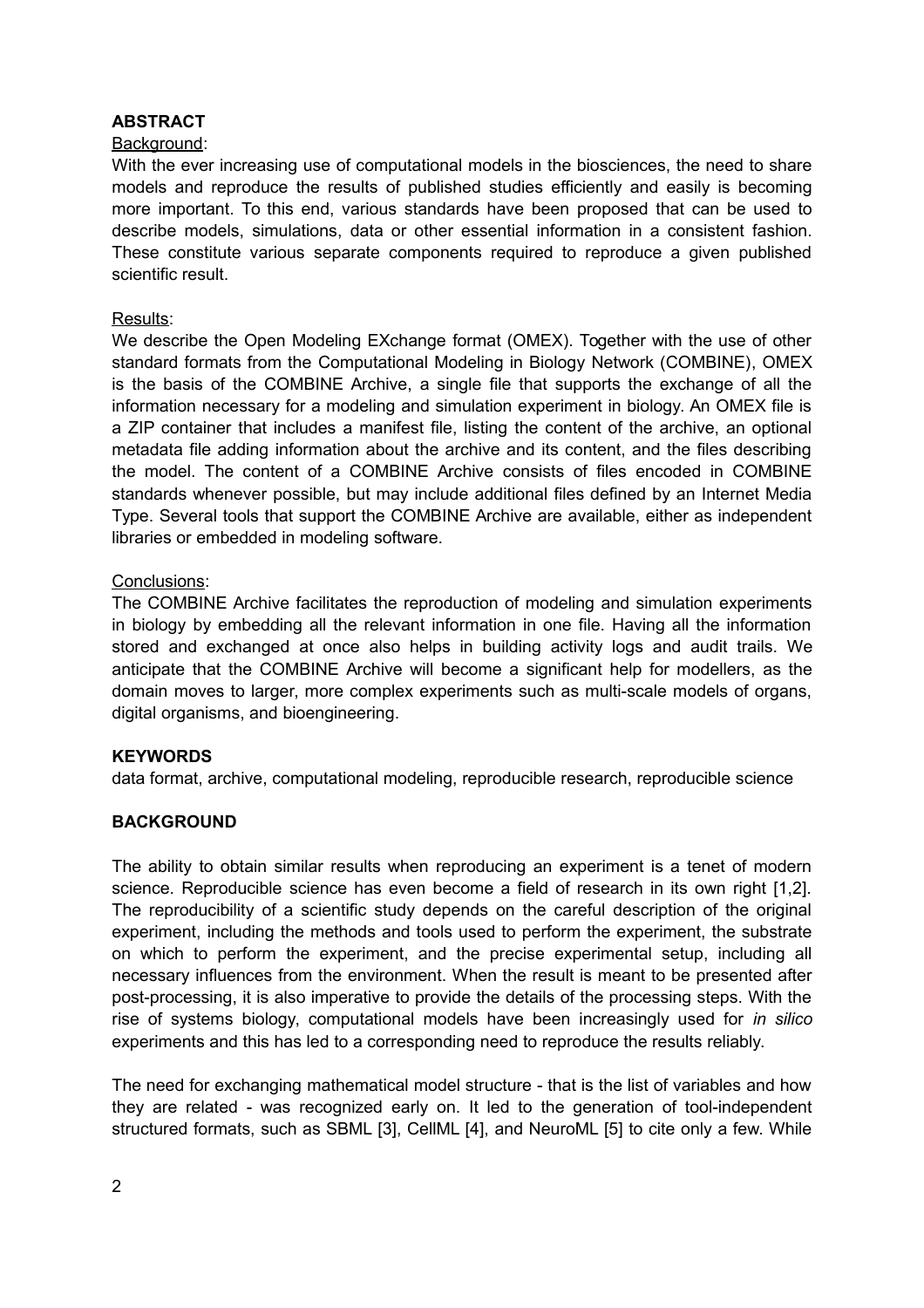the exchange of model structure helped with model reuse, the research community recognized that more contextual information was required to fully reproduce the results obtained from a model. Several guidelines were developed to list this information, including the Minimum Information Requested in the Annotation of Models (MIRIAM) [6] and the Minimum Information About Simulation Experiments (MIASE) [7]. Further structured formats were needed to implement these guidelines, such as SBRML [8] for result data and SED-ML [9] for the description of simulation setups.

The modeling and simulation life cycle includes several steps [10] which need to be documented and described in order to be reproduced. Typically, a model is built based upon prior knowledge, either manually or through automated means. Although not generally encoded in a standard form, the description of the procedure used to build it, including accompanying hypotheses, assumptions and approximations, is often crucial to guarantee proper use of a model [11]. The model itself (the variables, their interrelationships and the constraints) must be precisely described. In addition, a precise description of simulation and analysis procedures must also be given in order to allow them to be reproduced. Simulation results might be needed as well, either for comparison to other data or as models for further analysis (for instance individuals generated from a population model). One may also want to add other information, for instance experimental result data (to fit the model or representative simulation results) encoded in NuML [12] or FieldML [13], model structure represented in the SBGN [14] and encoded in SBGN-ML [15], or a description of the biological system being modeled, such as a synthetic biology construct encoded in SBOL [16]. Therefore in order to fully reproduce a modeling and simulation procedure, one needs to access a constellation of files in different formats, including model and simulation descriptions, numerical data and links to additional information (metadata).

The increasing complexity of systems under study has led to the development of modular approaches, where models are built from several files describing different parts of the model. This is, for instance, the case for models encoded using CellML, NeuroML, or the SBML Level 3 Hierarchical Model Composition package [17]. Furthermore, other fields in the life sciences, such as ecology [18] and drug development [19], have also started to develop standards to encode their specialized mathematical models. In these fields, datasets and simulation procedures are integral parts of the model descriptions. All the files necessary for the description of a model must therefore be exchanged in order to fully understand and use the model.

Managing multiple files presents difficulties. Sharing those files can be a tedious and errorprone affair. Some files necessary to build or process a model might have moved, or even be deleted, precluding the reproduction of results and ultimately even re-using the model. Another difficulty with handling multiple files is that models evolve over time. Some changes, such as corrections of parameter values or changes in the network structure, affect the outcome of the scientific study. Corrections of previously published model code must be communicated and propagated to all instances of the model that have been reused in other studies. It is therefore necessary to specify the version of a model that has been used in a simulation [20]. Solutions towards improved management of computational models have recently been proposed, including better accessibility of models and versions thereof, and better links between all files related to a specific study [20-24]. However, all these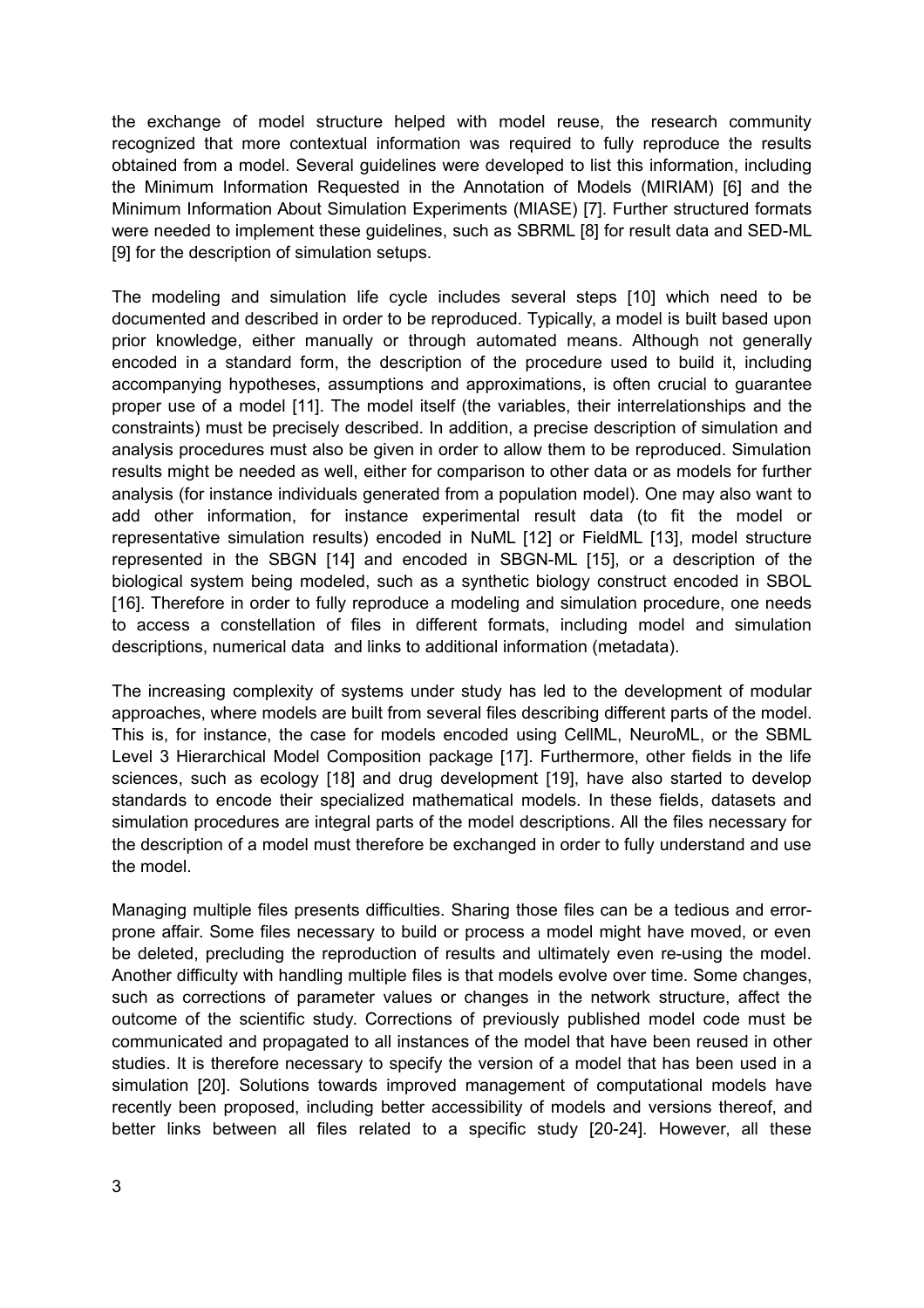approaches focus on long-term availability and management of modeling experiments. They do not provide the means for easy export and exchange of models in structured and welldefined formats. One advantage of an archive is that a single file can encapsulate everything there is to know about a specific modeling project, including the instructions on how to "open" the archive and interpret it. Similar examples from the domain of computer science are the packages of the Debian GNU/Linux operating system [25], the Java Archives [26], the Microsoft Office Open XML [27], and the Open Document Formats [28].

In this article, we describe a type of archive developed by the COMBINE initiative [29] that enables the exchange of all information required to reproduce a modeling project.

#### **IMPLEMENTATION**

#### **Format of the archive**

The COMBINE Archive is encoded using the "Open Modeling EXchange format" (OMEX). The archive itself is a "ZIP" file [30]. ZIP is used for data compression and archiving purposes. A ZIP file contains one or more files that have been compressed, to reduce file size, or stored as is (Figure 1). The technical specification of the ZIP format is available from the PKWARE website [31]. The default file extension for the COMBINE Archive is *.omex*. Additional extensions are available to indicate what is the main standard format used within the archive. This helps users choose between different archives, and select appropriate software tools with which to open them.

- *.sedx* SED-ML archive
- *.sbex* SBML archive
- .*cmex*  CellML archive
- .*sbox* SBOL archive
- *.neux* NeuroML archive
- *.phex* DDMoRe archive using the PharmML format

Note that a COMBINE Archive may contain files in several different standard formats. Therefore the specific file extension is only an indication provided for the convenience of the user. For instance, a database of models could distribute archives of the same models encoded in SBML *.sbex* and CellML *.cmex*. However, archives containing models in both formats could also be distributed and the extension *.omex* used. If the archives contain SED-ML files, the extension *.sedx* could be used and the selection between the model formats be devolved to the SED-ML file.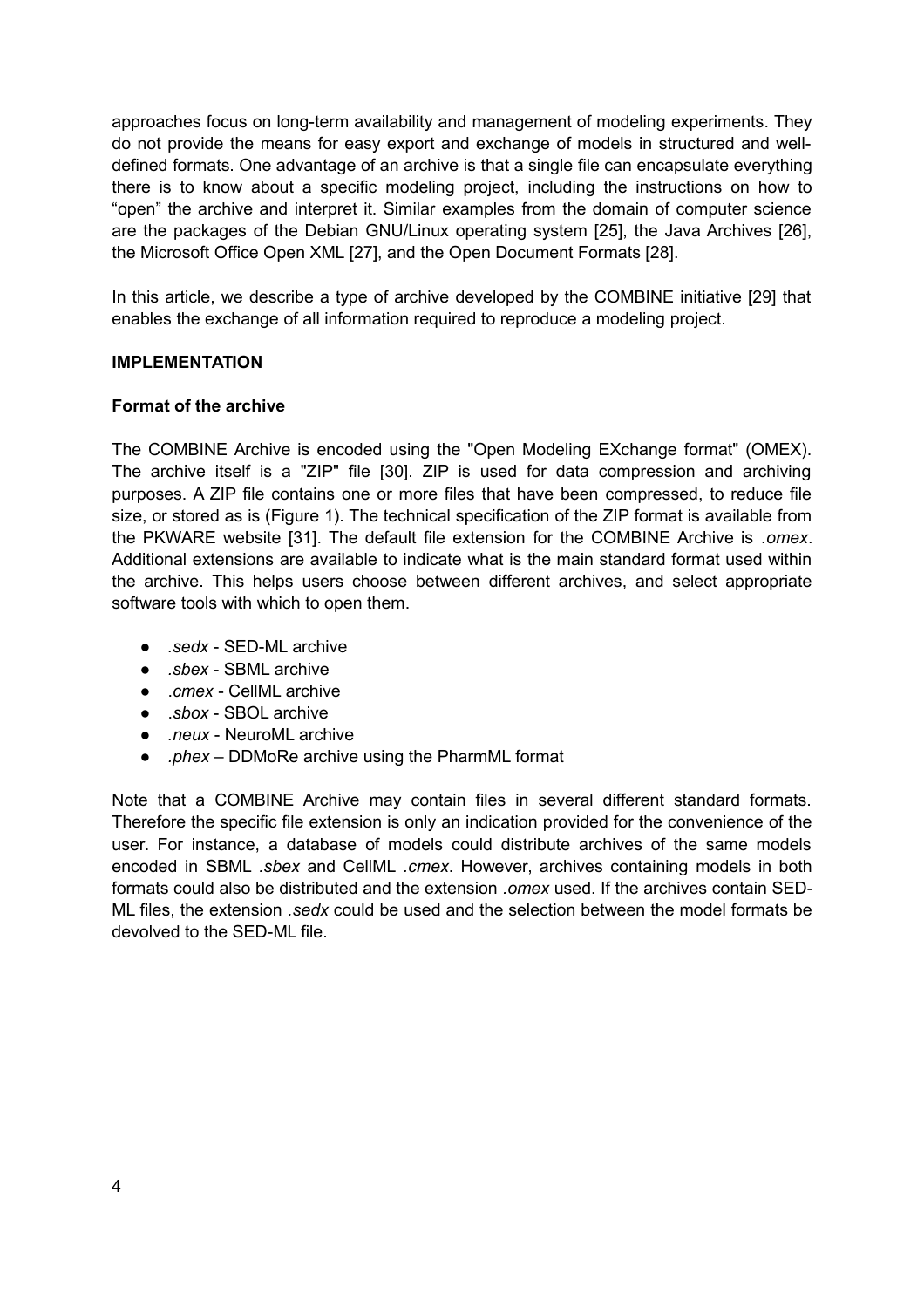

# **Manifest file**

Every COMBINE Archive contains at least one file, located at the root, i.e. highest in the hierarchy of files inside the archive. This mandatory file is called *manifest.xml*. It is an XML file that contains a flat list of names of all files constituting the archive, and it describes each file's type and location inside the archive. Figure 2 shows an example manifest file. A valid manifest file must have at least one entry, the one for the archive itself (first content entry in Figure 2). However, the manifest may contain as many entries as needed. In the current version of OMEX, all the files listed in the manifest must be included in the archive itself. The location of those files is defined by a relative Uniform Resource Identifier (URI) [32].

Each entry is encoded in an XML element named <content>, and characterized by three attributes. The attribute *location* contains a URI that specifies where the file is located with respect to the root of the archive. The attribute *format* specifies the file format, using either an Identifiers.org URI [33] if it exists (i.e. for any format part of COMBINE, e.g. *http://identifiers.org/combine.specifications/sed-ml.level-1.version-2*), or an Internet Media Type URI [34] (e.g. *http://purl.org/NET/mediatypes.application/pdf*). If a format is neither registered with COMBINE nor with IANA, an unregistered Internet media type can be used. Such unregistered Media Type should take the form *type/x.name* (i.e. using URIs such as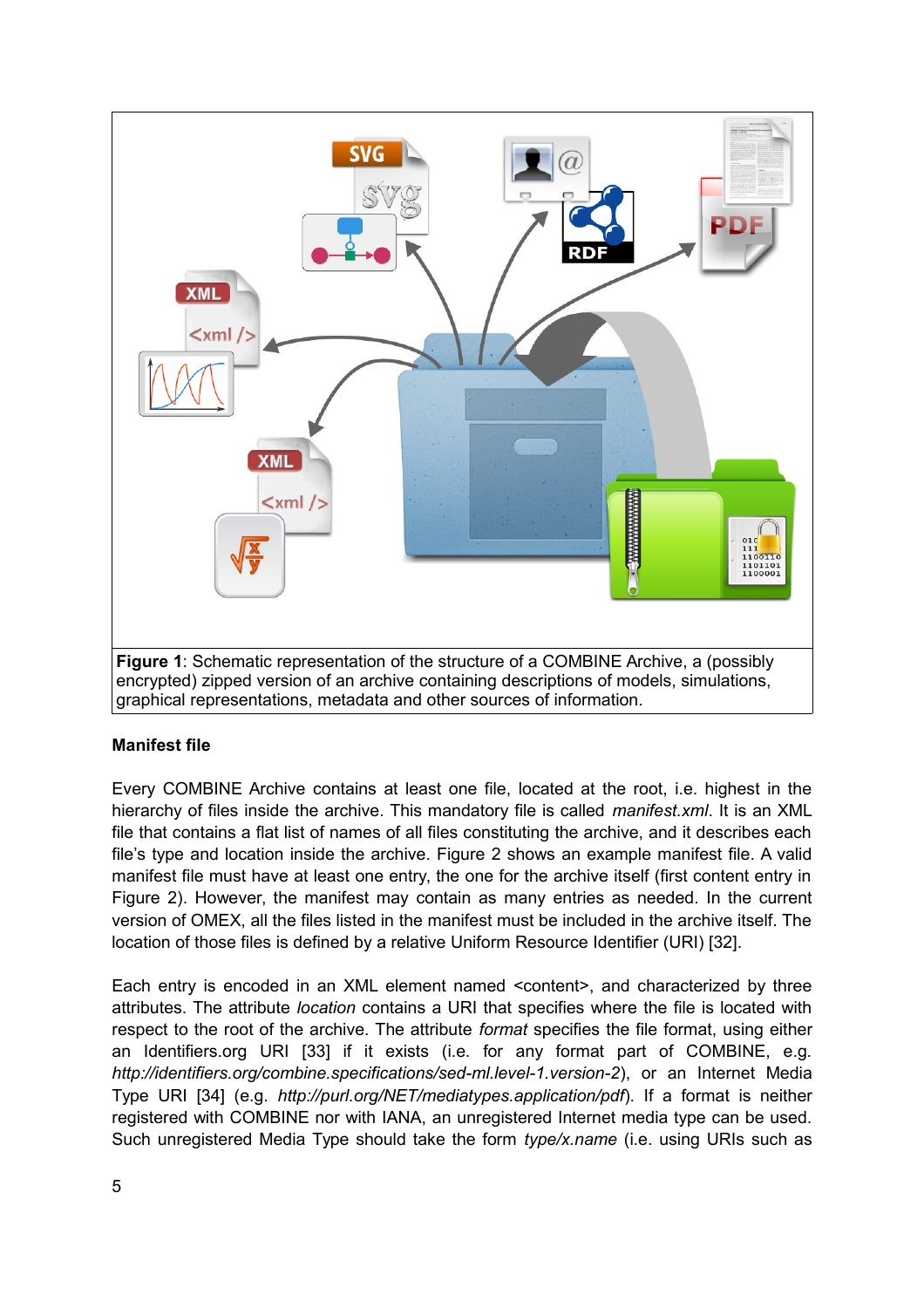### *http://purl.org/NET/mediatypes.application/x.matlab* or

*http://purl.org/NET/mediatypes.application/x.copasi*). Finally, the optional *master* attribute is a Boolean which indicates that the content should be considered the main one, to be read or presented to a user. The *master* attribute, read by the processing software once the archive is loaded and parsed, is different from the extensions described above. For instance, the manifest of an archive containing a simulation description and all the models necessary to run a simulation, could have the *master* flag set to "true" for the SED-ML file. In an archive containing a modular model made up of many parts that are hierarchically linked, the *master* flag should be set to "true" for the master model, which in turn is importing sub-models but is not called by any.

```
<?xml version="1.0" encoding="utf-8"?>
<omexManifest xmlns="http://identifiers.org/combine.specifications/omex-manifest">
   <content location=".
        format="http://identifiers.org/combine.specifications/omex"/>
   <content location="models/model.xml"
      format="http://identifiers.org/combine.specifications/sbml"/>
   <content location="simulation.xml" master="true"
       format="http://identifiers.org/combine.specifications/sed-ml"/>
   <content location="doc/article.pdf"
       format="http://purl.org/NET/mediatypes/application/pdf"/>
    <content location="metadata.rdf"
        format="http://identifiers.org/combine.specifications/omex-metadata"/>
</omexManifest>
```
**Figure 2:** Example of manifest file describing 5 files: the manifest itself, an SBML file with the structure of the model, a SED-ML file with the description of a simulation, a PDF version of the article describing the modeling and simulation experience, and an RDF file containing metadata about the archive. In this specific archive, the SED-ML file should be read first, which is indicated by the master attribute set to "true" on the file *simulation.xml*.

# **Metadata**

Any type of file can be included in a COMBINE Archive, and therefore any type of metadata format may be used to encode clerical information or add semantics to the modeling contents in the archive. However, in the interests of interoperability and to ease the development of software support for metadata, the archive specification recommends an XML serialization of the Resource Description Framework [35] contained in a file called *metadata.rdf* (Figure 3). The format reuses several existing standard terminologies:

- The Resource Description Format itself.
- vCard 4 [36], a standard for electronic business cards; in particular its terms *hasName, given-name, family-name, hasEmail, organization-name.* How to use vCard in RDF is specified by the vCard ontology, a recommendation from the W3C [37].
- Metadata terms of the Dublin Core Metadata Initiative [38], in particular the terms *description, creator, created, modified, W3CDTF* (to encode a date, see [39]). More information on the use of Dublin Core in RDF can be found on the Dublin Core website [40].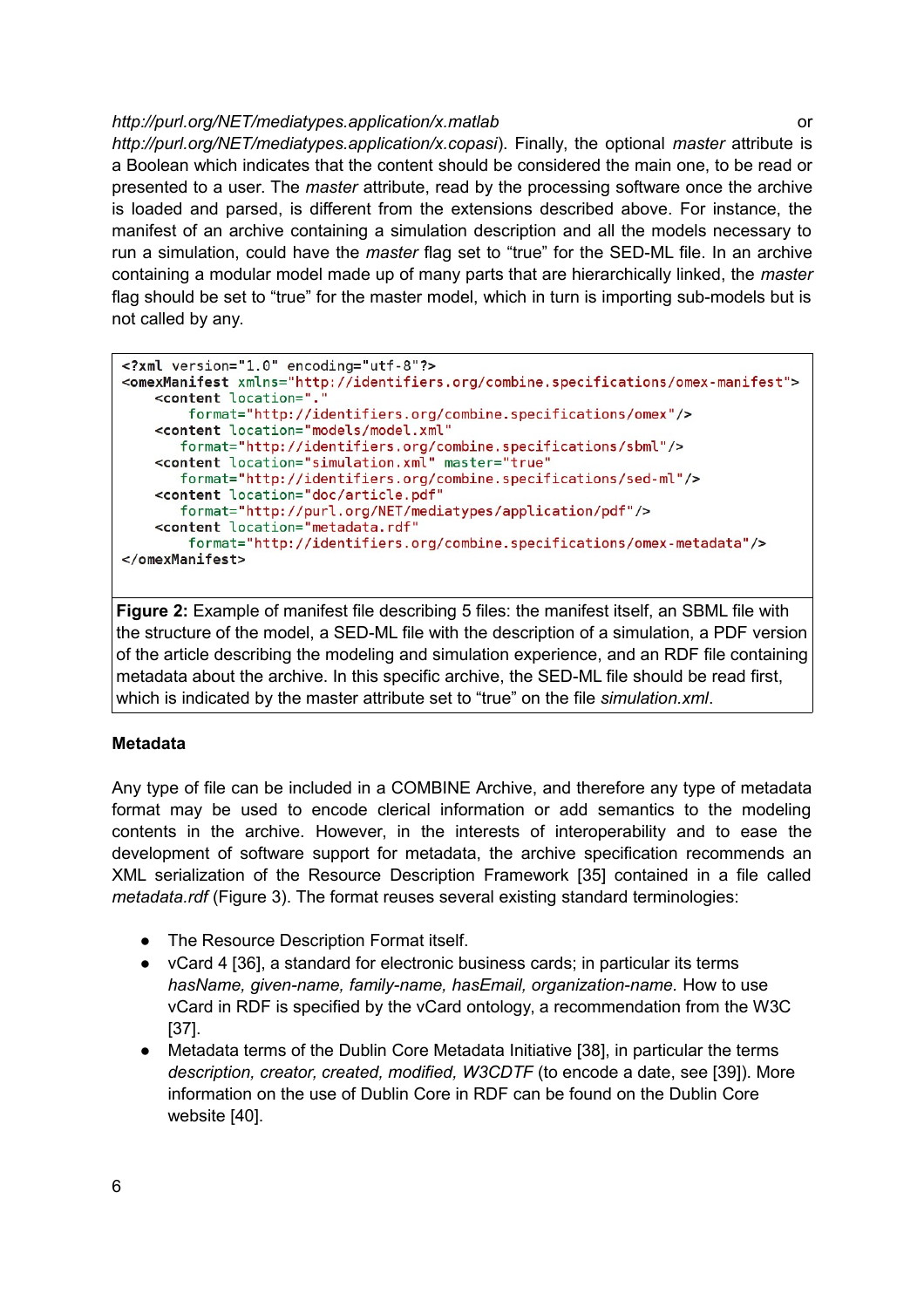```
<?xml version="1.0" encoding="UTF-8"?>
<rdf:RDF xmlns:rdf="http://www.w3.org/1999/02/22-rdf-syntax-ns#"
         xmlns:dcterms="http://purl.org/dc/terms/"
         xmlns:vCard="http://www.w3.org/2006/vcard/ns#"
         xmlns:bqmodel="http://biomodels.net/model-qualifiers/">
    <rdf:Description rdf:about=".">
        <dcterms:description>
            Expanded version of the human metabolic reconstruction Recon 2.1
        </dcterms:description>
        <dcterms: creator rdf: parseType="Resource">
            <vCard:hasName rdf:parseType="Resource">
                <vCard:family-name>Le Novere</vCard:family-name>
                <vCard:given-name>Nicolas</vCard:given-name>
            </vCard:hasName>
            <vCard:hasEmail rdf:resource="lenov@babraham.ac.uk" />
            <vCard:organization-name>
                Babraham Institute
            </vCard:organization-name>
            <vCard:hasURL rdf:resource="http://orcid.org/0000-0002-6309-7327"/>
        </dcterms:creator>
        <dcterms:created rdf:parseType="Resource">
            <dcterms:W3CDTF>2014-06-26T10:29:00Z</dcterms:W3CDTF>
        </dcterms:created>
        <bamodel:is
             rdf:resource="http://identifiers.org/biomodels.db/MODEL1311110001" />
        <bamodel:isDescribedBv
             rdf:resource="http://identifiers.org/arxiv/1311.5696" />
    </rdf:Description>
\frac{1}{2} /rdf:RDF>
```
**Figure 3:** Example of a metadata file bringing additional information about the archive itself (identified by the relative path "."): a short description of what the archive is about, details about its creator, and dates of creation and last modification.

The metadata file should provide sufficient information to follow the MIRIAM and MIASE guidelines whenever possible. At the very least, the metadata file should provide the archive creation date, the date of last update, and who created it. COMBINE Archive creators could also provide a description of the software tool that generated the archive, as well as a reference to external information describing the work. In addition to the information about the archive itself, one could provide metadata about any of the archive content files. This information helps building logs of actions performed as well as audit trails, which are, for instance, important for models used in drug development. Future development of the metadata content and format is the topic of discussions of the combine-metadata Google group.

### **RESULTS AND DISCUSSION**

The SED-ML community initially developed the concept behind the COMBINE Archive, when faced with the need to encapsulate the simulation experiment description and the models needed to perform that experiment [41]. Members of the community extended the aim of the SED-ML archive to encompass any file type that would be useful during a modeling and simulation procedure, and wrote an initial technical description. This draft was discussed during several COMBINE meetings, on the combine-discuss mailing list and subsequently on the dedicated combine-archive mailing list. The discussions converged towards the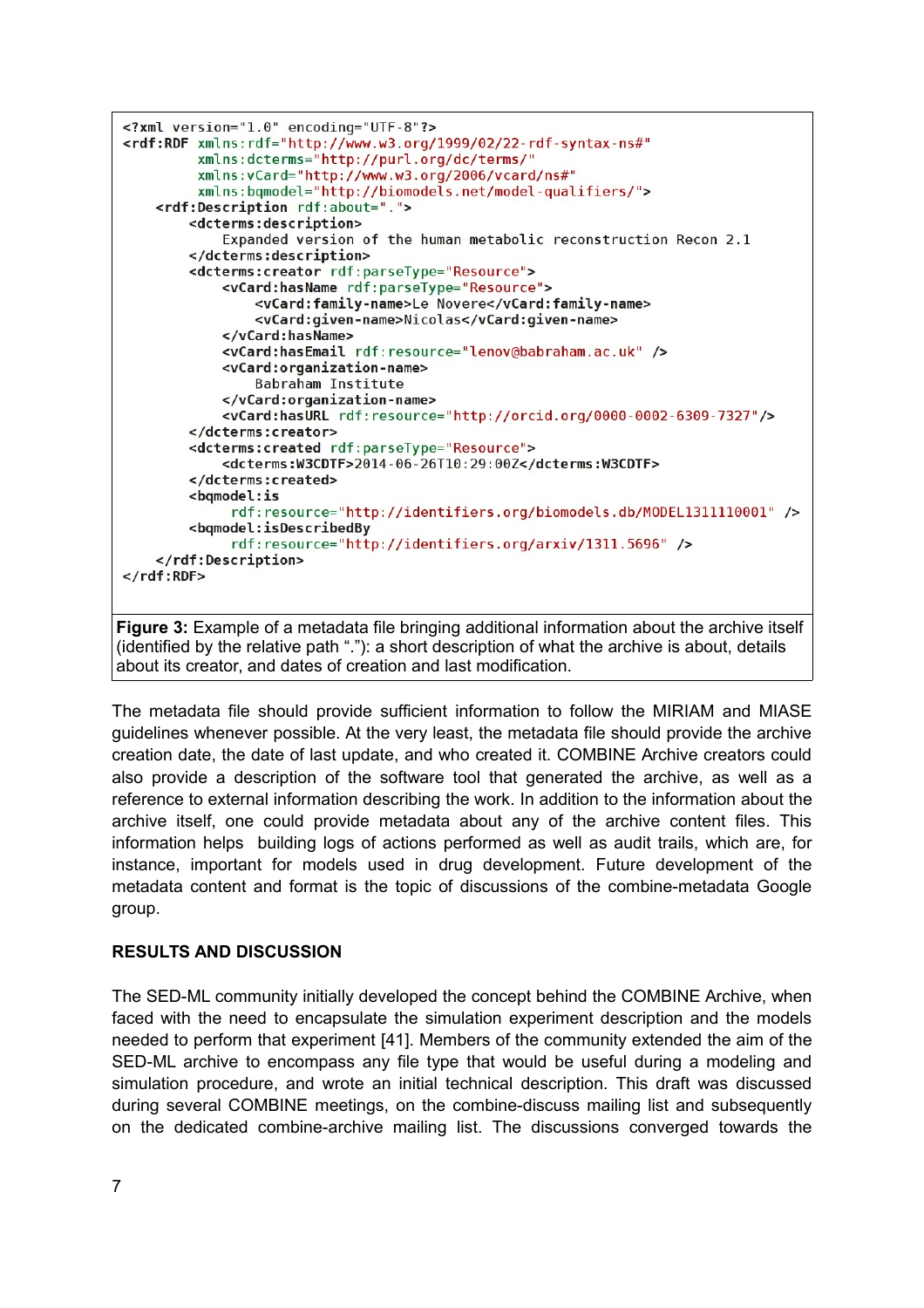specification described in this manuscript. A first release candidate was published on July 4 2014. Comments were taken into account in a second release candidate published on July 25 2014. No further comments on the document were received and OMEX version 1 was released on September 15<sup>th</sup> 2014. Its specification is described in a document available at http://identifiers.org/combine.specifications/omex.

Several tools providing support for the COMBINE Archive have already been released (Table 1) either as independent libraries or embedded within modeling software such as PySCeS [42], VCell [43] or Tellurium [44].

| Name                      | Main developer       | Language | <b>URL</b>                                      |
|---------------------------|----------------------|----------|-------------------------------------------------|
| LibCombine                | Frank Bergmann       | C#       | https://github.com/fbergmann/C<br>ombineArchive |
| CombineArchive<br>Toolkit | Martin Scharm        | Java     | https://sems.uni-rostock.de/                    |
| <b>libCombineArchive</b>  | BioModels team       | Java     | https://github.com/mglont/Com<br>bineArchive    |
| <b>PySCeS</b>             | <b>Brett Olivier</b> | Python   | http://pysces.sourceforge.net/                  |
| Tellurium                 | <b>Herbert Sauro</b> | Python   | http://tellurium.analogmachine.<br>org          |
| VCell                     | Ion Moraru           | Java     | http://www.nrcam.uchc.edu/                      |

**Table 1:** Different implementations that support the COMBINE Archive today. [Table 1 here]

### **Use cases**

Combining several types of information encoded in different formats into a single file will be useful for many researchers. Here we showcase a few applications of the COMBINE Archive. These examples demonstrate the current usage of the archive and are not meant to be limiting.

# Use case 1, Systems biology models

As recognized by the MIRIAM and MIASE guidelines, the sole description of model variables and their relationships (the structural model) is not sufficient to allow the reproduction of simulation results. The description of the simulation and analysis tasks is also necessary. Many modeling and simulation software configuration formats include both model description and experiments. In order to exchange this information in standard, tool-independent, formats, one must provide the models (for instance encoded in SBML) and the simulation description (in SED-ML). An example of such archive is provided in Supporting data 1. Although a SED-ML file can describe an experiment using models available remotely (using URIs to allow for their identification and retrieval), it is often useful to be able to provide all the necessary information at once. One might also need several models to reproduce a simulation experiment, for instance to compare results generated from different models, to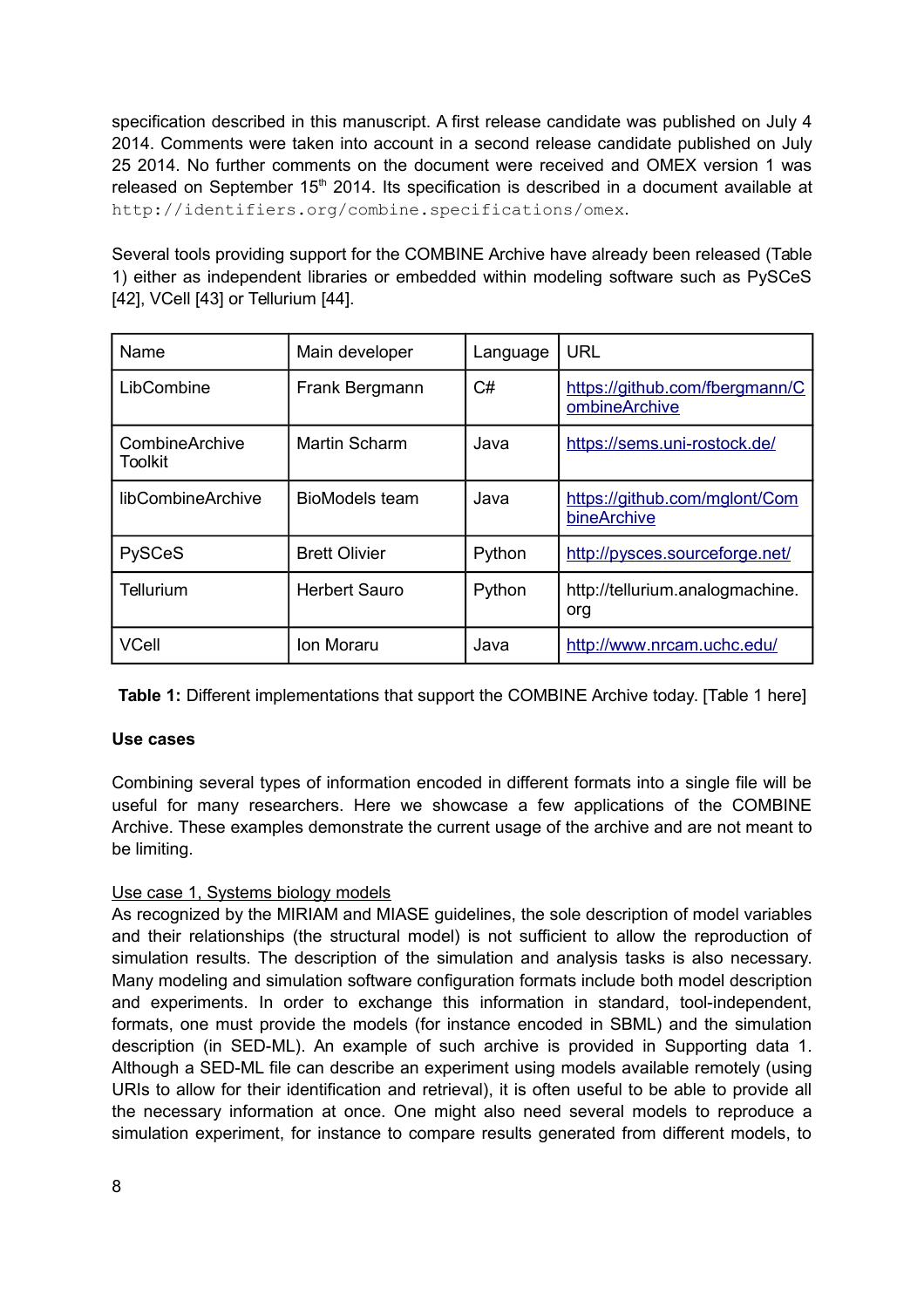parametrize a model using the results of another model or to run several models concurrently (see also use case 3). Moreover, a model can be described in multiple documents, for instance when encoded in CellML 1.1 [45] or in SBML Level 3 with the model composition package [17]. The COMBINE Archive permits researchers to share all the documents describing a model and associated simulations in a single file.

### Use case 2, Drug discovery models

Assessing the effects of a drug using mathematical models involves several steps, including model selection, parameter estimation, population simulations etc., both on the pharmacokinetics (drug concentration over time) and pharmacodynamics (drug effect versus drug concentration) side. The US Food and Drug Administration requires the provision of information sufficient to completely reproduce the evaluation of a drug [46]. This includes SAS transport files [47] to represent all datasets used for model development and validation; ASCII text files of model codes or control streams and output listings for all major model building steps (base structural model, covariates models, final model, and validation model); individual plots for a representative number of subjects for population analysis; and standard model diagnostic plots. Each data item must be accompanied by a description provided in a PDF file. A structured archive containing all these components is a convenient method of ensuring that all information is faithfully transmitted, and that the correct versions of each piece of information are included in the transmission. PharmML, the emerging standard for pharmacometrics models, already supports the COMBINE Archive as a container that encapsulates all the information pertaining to a pharmacometrics modeling project [19].

### Use case 3, Large hybrid modular models

As systems biology moves toward the description of more complex systems, such as comprehensive biological processes [48], whole cells [49], and organs [50], larger and more detailed models are being developed. These models encompass biological processes that might require the use of different modeling approaches. Their simulations sometimes require the use of several simulation tools. The tools' results influence each other, for instance using synchronization [49, 51]. To be able to reproduce such simulation experiments, one must provide all the submodels, all the simulation descriptions, and the descriptions of the overall experiments with the coordination of the elementary simulations. All files must be at the right place and in the right version. A single file archive offers a convenient way to share consistent instances of those models.

### Use case 4, Automatic (machine-only) transfer of research results

Given a suitable technical infrastructure, no human interaction is necessary to transfer tasks and results between machines or applications. The COMBINE Archive can be seen as a container for all files necessary for the job to run a simulation on a computational model. The archive can be submitted to compute nodes which can then automatically read and process the corresponding tasks. For example, the Functional Curation project of Chaste [11,52] uses the COMBINE Archive as the standard format to transfer data between the web interface and the backend. The goal of the Functional Curation project is to compare a model's behavior under different experimental scenarios. On the web page, a user may choose the set of computational models of interest together with a set of experiment descriptions they would like to test against these models. All selected files are compiled into a COMBINE Archive, for instance using the CombineArchive library [53], and sent to a node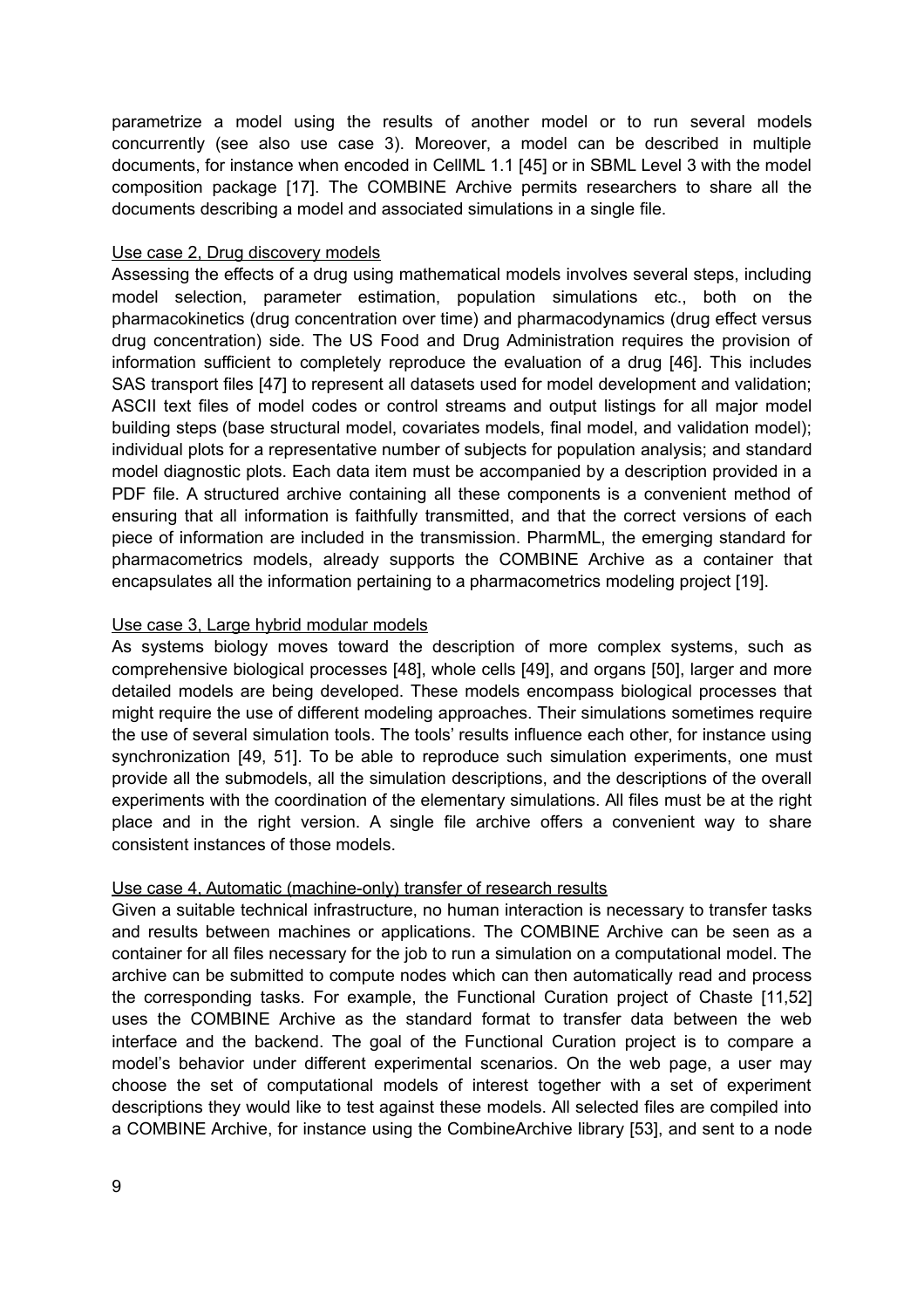in a back-end, which is able to understand the encoded job and run the experiment. Afterwards, the simulation results are again packed into a COMBINE Archive and sent back to the web server where they are presented to the user. Thus, the COMBINE Archive eases the communication between nodes in a network.

# **Related efforts**

The idea of a single package to run a simulation experiment in biology was pioneered by the JSim "Project File", which are text files that encapsulate everything used by the JSim program: the notes, the model code, and the control parameters for all the steps in the analysis [54]. More recently, the Workflow4Ever project (Wf4ever), developed the Research Object Bundle [55], focusing on the preservation of scientific experiments in data-intensive science [56]. The structure of the Research Object Bundle is close to the COMBINE Archive. Based on Adobe *Universal Container Format* (UCF) [57], it is also a ZIP file containing a manifest and metadata. One way to start converging the efforts is to share metadata vocabularies and formats, as demonstrated in the tool ro-combine-archive [58], which enriches a COMBINE Archive such that it can co-exist as a Research Object Bundle and vice versa.

Beyond scientific research, several industry standards are being widely used to build document archives based on ZIP files. They mostly belong to two large families. The aforementioned UCF bears strong similarities with the *Open Document Format* [28] developed by the Organization for the Advancement of Structured Information Standards (OASIS), and the *EPUB Open Container Format* (OCF) [59] developed by the International Digital Publication Forum (IDPF). As with OMEX, those archives contain a *manifest* file that lists and identifies the contents of the archive and a *metadata* file, either in XML or in RDF. In parallel, Microsoft developed the *Open Packaging Convention* [60] used in its Office Suite and some other software such as MathWorks' Simulink. Those packages also list their contents in an XML file, and can carry metadata .

However, these industry standards can be relatively complex and rigid. In this initial iteration of the OMEX specification, the community opted for simplicity and flexibility, in order to encourage rapid support and usage. The main differences between the COMBINE Archive and the formats discussed above lie in the structure of the archive and the format of the file describing the content. Since the COMBINE Archive is in general less restrictive, future convergences will be easy to implement once agreed upon.

# **General discussion**

A COMBINE Archive contains files encoded in various formats. Currently OMEX does not provide a standard mean to describe the relationships between the different files beyond the mechanisms used by the various file encoding formats. For example, SED-ML documents define links to the models and datasets it uses; Similarly, hierarchical model documents in CellML or SBML contains links to the required sub-models. Some work remains to be done in order to specify the relationship between given elements of a file with elements in another file. For instance, there is currently no well defined way to link glyphs encoded in SBGN-ML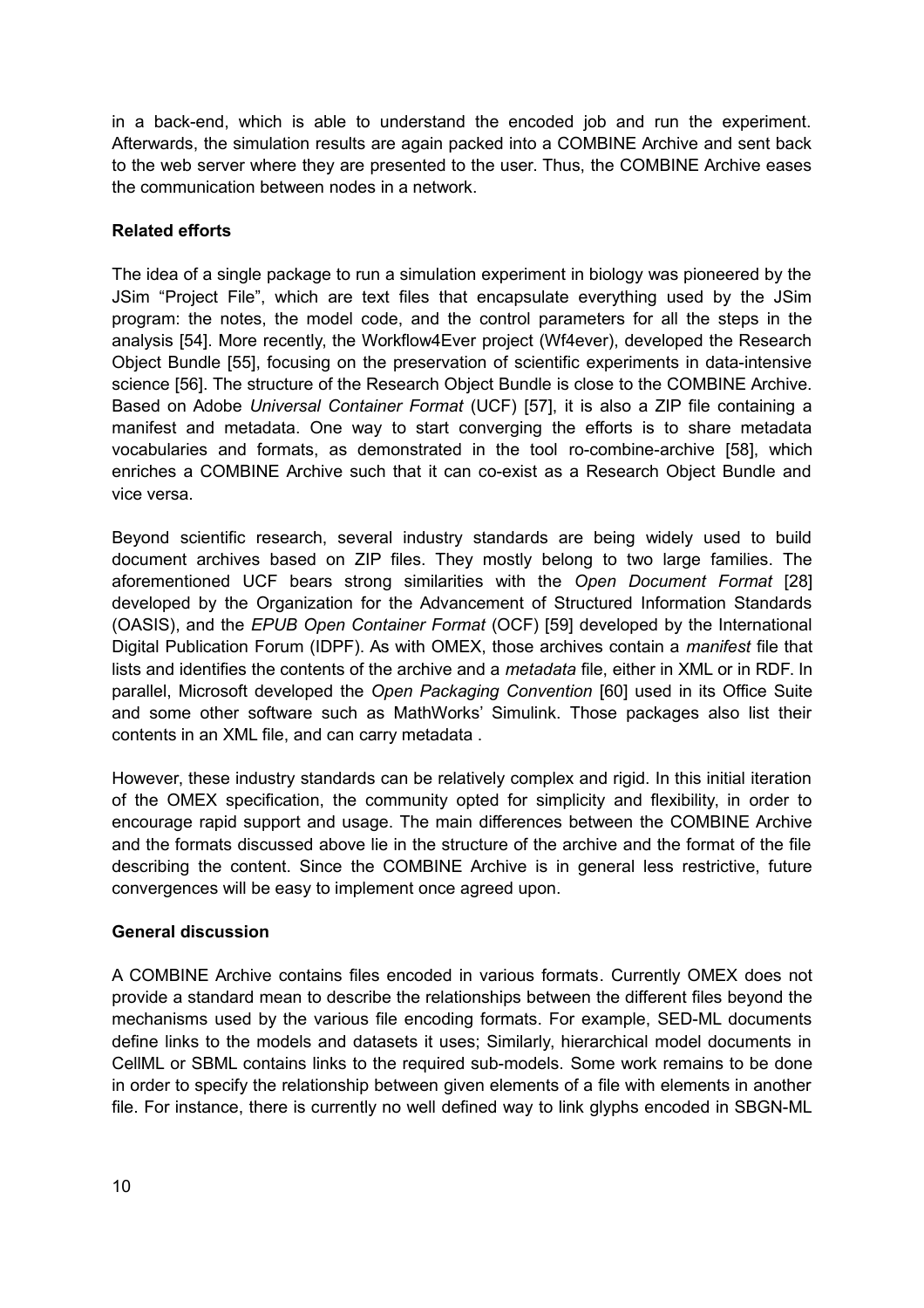with the corresponding elements of an SBML file. Some solutions have been discussed, including systems similar to the SED-ML link to models or more general mapping files.

In addition to the multi-files packaging aspect, the use of the ZIP format with OMEX allows for significant compression of file contents and resultant reduction in file size. This provides a notable benefit when sharing state-of-the-art models and associated files, which can be quite large. For instance an archive containing the expanded version of the human metabolic reconstruction Recon2.1 [61] is approximately 23MB bytes, while the sum of its contained files is 230MB, i.e. 90% compression ratio (Supporting data 2).

The current specification requires that all the components are encapsulated within the archive. Accessing documents outside the archive might be more flexible and fit with a semantic web approach. However, it would require more complex verification and validation systems to answer questions such as "Are the links still valid? Are the versions of the files meant to be used in the archive the same as the version accessible through the URLs? How do users and software tools discriminate between network failure, non-existent file, file in the wrong format, etc.?". For the time being, it was felt that including everything in the archive file was a better choice. If an archive cannot be read or interpreted, one can attribute the fault to either the tool reading the archive or the archive builder. The reliability of third parties is inconsequential in this scheme.

## **CONCLUSIONS**

The ability to distribute an entire modeling project as a single file, containing all the necessary protocols and data needed for its implementation, will lead to easier reuse of models, improved reproducibility of results, and better tracking of the model development process.

### **AVAILABILITY AND REQUIREMENTS**

The specification of the COMBINE Archive is available at: http://identifiers.org/combine.specifications/omex

### **AVAILABILITY OF SUPPORTING DATA**

The data set supporting the results of this article is included within the article (and its additional file).

# **LIST OF ABBREVIATIONS USED**

**COMBINE** Computational Modeling in Biology Network **MIASE** Minimum Information About a Simulation Experiment **MIRIAM** Minimum Information Required in the Annotation of Models **NuML** Numerical Markup Language **OCF** Open Container Format **ODF** Open Document Format **OMEX** Open Modeling EXchange format **OOXML** Office Open XML **OPC** Open Packaging Convention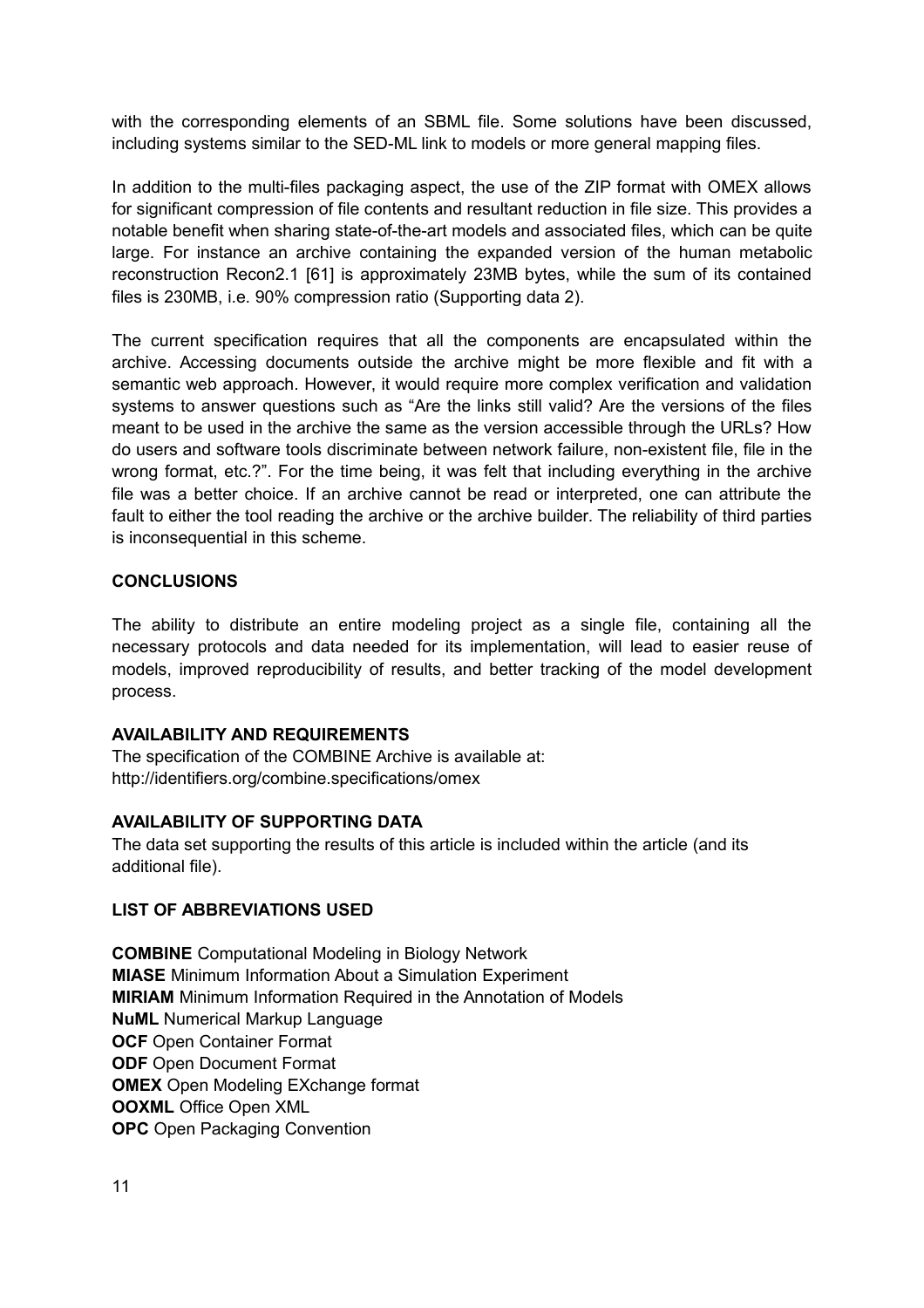**SBGN** Systems Biology Graphical Notation **SBGN-ML** Systems Biology Graphical Notation Markup Language **SBML** Systems Biology Markup Language **SBRML** Systems Biology Result Markup Language **SED-ML** Simulation Experiment Description Markup Language **UCF** Universal Container Format **URI** Uniform Resource Identifier

# **COMPETING INTERESTS**

Authors declare no competing interests.

## **AUTHORS' CONTRIBUTIONS**

FTB, RA, NLN wrote the initial version of COMBINE Archive, JC, MG, MH, AKM, SM, DPN, SSR, NR, HMS, DW contributed to the current specification, SM, MG, BO, MS, FY, SSR developed implementations. All authors contributed to the manuscript.

## **ACKNOWLEDGEMENTS**

SM, MG, CL received funding from the Innovative Medicines Initiative Joint Undertaking (grant agreement no. 115156, DDMoRe). JC was supported through the EPSRC Cross-Disciplinary Interface Programme (grant number EP/I017909/1) and Microsoft Research Ltd. MH and NR were supported by US National Institute of General Medical Sciences (GM070923). DPN is supported by The Virtual Physiological Rat Project (NIH P50- GM094503) and the Maurice Wilkins Centre for Molecular Biodiversity. BO is supported by a ZonMW Zenith grant 40-41009-98-10038. HMS was partly supported by US National Institute of General Medical Sciences (R01GM081070). MS and DW are funded by the German Federal Ministry of Education and Research (e:Bio program SEMS, FKZ 031 6194). SSR was supported by the EU (FP7 RI-283359 and FP7-ICT-2007-6 270192). NR and NLN were supported by the UK Biotechnology and Biological Science Research Council (BBS/E/B/000C0419).

### **REFERENCES**

- 1. Mesirov JP: **Computer science. Accessible reproducible research**. *Science* 2010, **327**: 415-416
- 2. Sandve GK, Nekrutenko A, Taylor J, Hovig E: **Ten Simple Rules for Reproducible Computational Research**. *PLoS Comput Biol* 2013, **9**: e1003285.
- 3. Hucka M, Bolouri H, Finney A, Sauro HM, Doyle JC, Kitano H,Arkin AP, Bornstein BJ, Bray D, Cornish-Bowden A, Cuellar AA, Dronov S, Ginkel M, Gor V, Goryanin II, Hedley WJ, Hodgman TC, Hunter PJ, Juty NS, Kasberger JL, Kremling A, Kummer U, Le Novère N, Loew LM, Lucio D, Mendes P, Mjolsness ED, Nakayama Y, Nelson MR, Nielsen PF, *et al*: **The Systems Biology Markup Language (SBML): A Medium for Representation and Exchange of Biochemical Network Models**. *Bioinformatics* 2003, **19**: 524-531.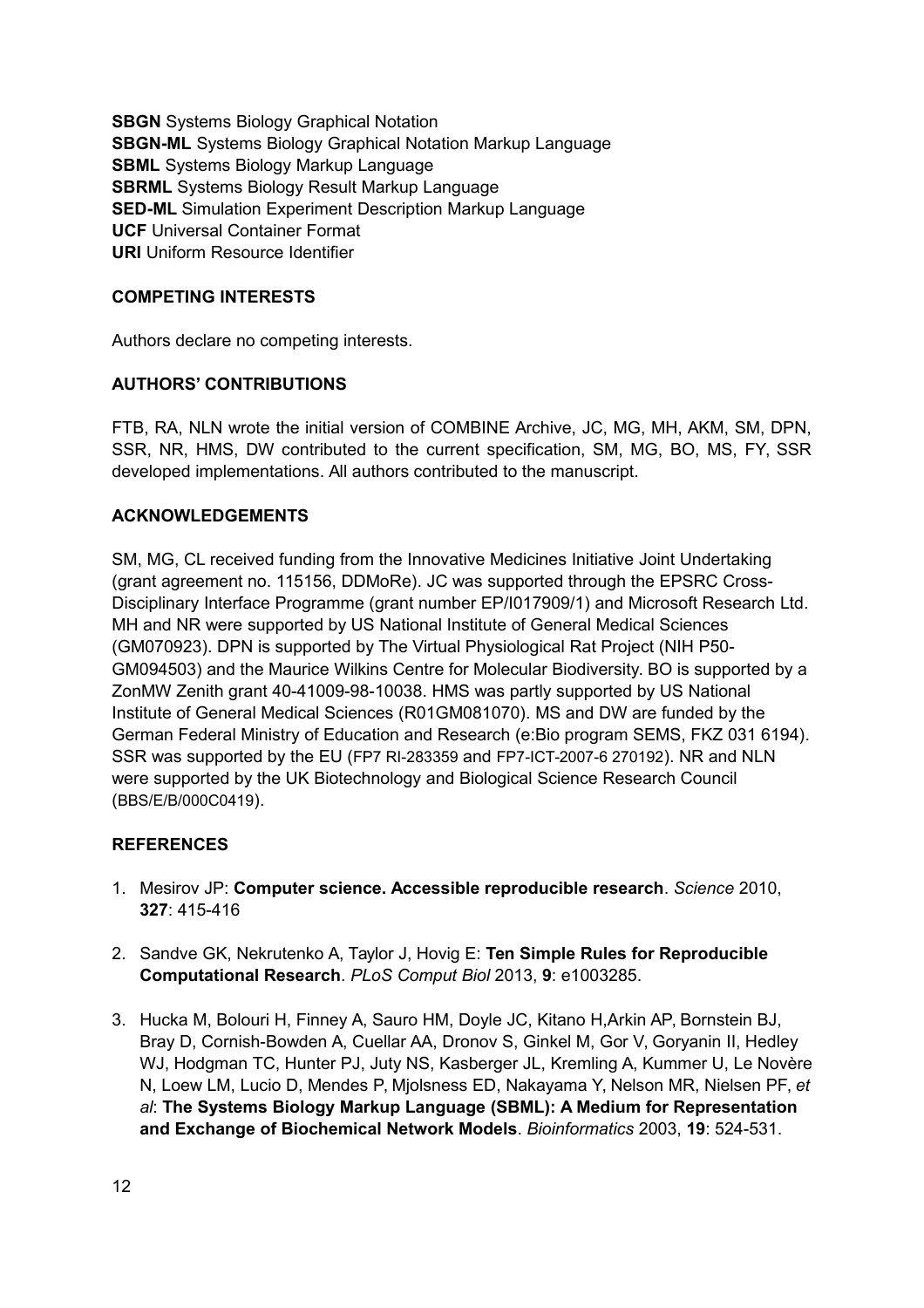- 4. Hedley WJ, Nelson MR, Bullivant DP, Nielsen PF: **A short introduction to CellML.** *Phil Trans Roy Soc London. Series A* 2001, **359**: 1073-1089
- 5. Goddard NH, Hucka M, Howell F, Cornelis H, Shankar K, Beeman D. **Towards NeuroML: model description methods for collaborative modelling in neuroscience**. *Phil Trans Roy Soc London. Series B* 2001, **356**: 1209-1228
- 6. Le Novère N, Finney A, Hucka M, Bhalla US, Campagne F, Collado-Vides J, Crampin EJ, Halstead M, Klipp E, Mendes P, Nielsen P, Sauro H, Shapiro B, Snoep JL, Spence HD, Wanner BL: **Minimum Information Requested In the Annotation of biochemical Models (MIRIAM)**. *Nat Biotechnol* 2005, **23**: 1509-1515.
- 7. Waltemath D, Adams R, Beard DA, Bergmann FT, Bhalla US, Britten R, Chelliah V, Cooling MT, Cooper J, Crampin E, Garny A, Hoops S, Hucka M, Hunter P, Klipp E, Laibe C, Miller A, Moraru I, Nickerson D, Nielsen P, Nikolski M, Sahle S, Sauro HM, Schmidt H, Snoep JL, Tolle D, Wolkenhauer O, Le Novère N: **Minimum Information About a Simulation Experiment (MIASE)**. *PLoS Comput Biol* 2011, **7**: e1001122
- 8. Dada JO, Spasić I, Paton NW, Mendes P: **SBRML: a markup language for associating systems biology data with models.** *Bioinformatics* 2010 **26**: 932-938
- 9. Waltemath D, Adams R, Bergmann FT, Hucka M, Kolpakov F, Miller AK, Moraru II, Nickerson D, Sahle S, Snoep JL, Le Novère N: **Reproducible computational biology experiments with SED-ML -- The Simulation Experiment Description Markup Language**. *BMC Syst Biol* 2011, **5**:198
- 10. Courtot M, Juty N, Knüpfer C, Waltemath D, Zhukova A, Dräger A, Dumontier M, Finney A, Golebiewski M, Hastings J, Hoops S, Keating S, Kell DB, Kerrien S, Lawson J, Lister A, Lu J, Machne R, Mendes P, Pocock M, Rodriguez N, Villeger A, Wilkinson DJ, Wimalaratne S, Laibe C, Hucka M, Le Novère N: **Controlled vocabularies and semantics in Systems Biology**. *Mol Syst Biol* 2011, **7**: 543
- 11. Cooper J, Mirams G, Niederer S: **High throughput functional curation of cellular electrophysiology models**. *Prog Biophys Mol Biol* 2011, **107**: 11-20
- 12. **Numerical Markup Language**. [http :// code. google. com/ p/ numl/](http://code.google.com/p/numl/) Accessed 09 April 2014
- 13. Christie GR, Nielsen PMF, Blackett SA, Bradley CP, Hunter PJ: **FieldML: concepts and implementation**. *Phil Trans R Soc A* 2009, **367**: 1869-1884
- 14. Le Novère N, Hucka M, Mi H, Moodie S, Shreiber F, Sorokin A, Demir E, Wegner K, Aladjem M, Wimalaratne S, Bergman FT, Gauges R, Ghazal P, Kawaji H, Li L, Matsuoka Y, Villéger A, Boyd SE, Calzone L, Courtot M, Dogrusoz U, Freeman T, Funahashi A, Ghosh S, Jouraku A, Kim S, Kolpakov F, Luna A, Sahle S, Schmidt E, Watterson S, *et al*: **The Systems Biology Graphical Notation**. *Nat Biotechnol* 2009, **27**: 735-741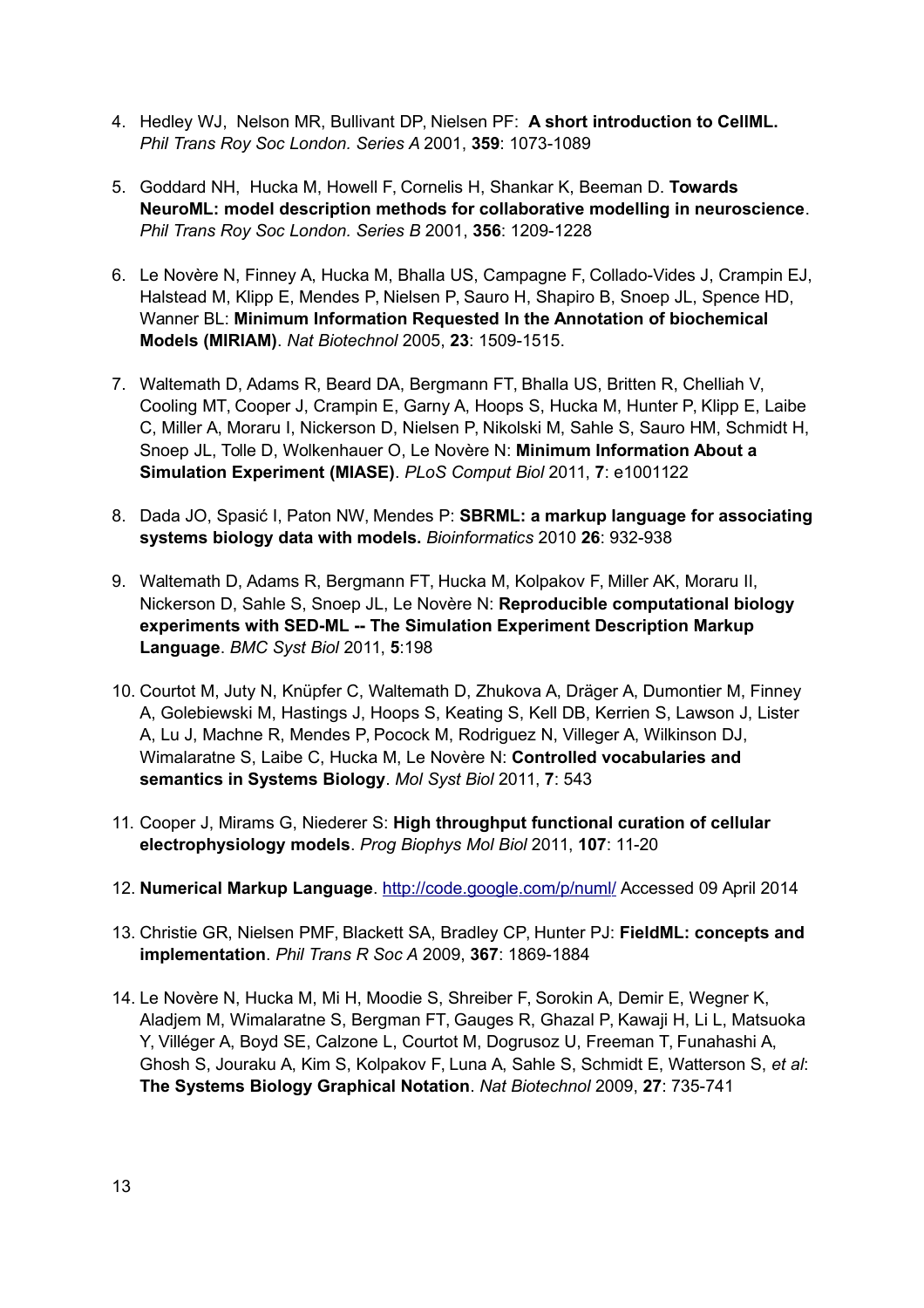- 15. van Iersel MP, Villéger AC, Czauderna T, Boyd SE, Bergmann FT, Luna A, Demir E, Sorokin A, Dogrusoz U, Matsuoka Y, Funahashi A, Aladjem MI, Mi H, Moodie SL, Kitano H, Le Novère N, Schreiber F: **Software support for SBGN maps: SBGN-ML and LibSBGN**. *Bioinformatics* 2012, **28**: 2016-2021
- 16. Galdzicki M, Clancy KP, Oberortner E, Pocock M, Quinn JY, Rodriguez CA, Roehner N, Wilson ML, Adam L, Anderson JC, Bartley BA, Beal J, Chandran D, Chen J, Densmore D, Endy D, Grünberg R, Hallinan J, Hillson NJ, Johnson JD, Kuchinsky A, Lux M, Misirli G, Peccoud J, Plahar HA, Sirin E, Stan GB, Villalobos A, Wipat A, Gennari JH, *et al* : **The Synthetic Biology Open Language (SBOL) provides a community standard for communicating designs in synthetic biology**. *Nat Biotechnol* 2014, **32**: 545-550.
- 17. Smith LP, Hucka M, Hoops S, Finney A, Ginkel M, Myers CJ, Moraru I, Liebermeister W: **Hierarchical Model Composition, Version 1 Release 2**. Available from *COMBINE*  2013 [http :// identifiers. org/ combine. specifications/ sbml. level -3. version -1.comp](http://identifiers.org/combine.specifications/sbml.level-3.version-1.comp.version-1.release-2)
- 18. Grimm V, Berger U, Bastiansen F, Eliassen S, Ginot V, Giske J, Goss-Custard J, Grand T, Heinz SK, Huse G, Huth A, Jepsen JU, Jørgensen, Mooij WM, Müller B, Pe'er G, Piou C, Railsback SF, Robbins AM, Robbins MM, Rossmanith E, Rüger N, Strand E, Souissi S, Stillman RA, Vabø R, Visser U, DeAngelis DL. **A standard protocol for describing individual-based and agent-based models.** *Ecol Model* 2006, **198**: 115-126
- 19. **Pharmacometrics Markup Language** [http :// pharmml.org](http://pharmml.org/) Accessed 12 Feb 2014\
- 20. Waltemath D, Henkel R, Hälke R, Scharm M, Wolkenhauer O: **Improving the reuse of computational models through version control.** *Bioinformatics* 2013 **29**: 742-748
- 21. Li, Chen, et al.: **BioModels Database: An enhanced, curated and annotated resource for published quantitative kinetic models.** *BMC syst biol* 2010, **4**: 92.
- 22. Wolstencroft K, Owen S, du Preez F, Krebs O, Mueller W, Goble C, Snoep JL: **The SEEK: a platform for sharing data and models in systems biology**. *Meth Enzymol* 2011 **500**: 629-655
- 23. Miller, Andrew K., et al.: **Revision history aware repositories of computational models of biological systems.** *BMC bioinformatics* 2011, **12**: 22.
- 24. Henkel R, Le Novère N, Wolkenhauer O, Waltemath D: **Considerations of graph-based concepts to manage of computational biology models and associated simulations**. *GI-Jahrestagung* 2012, **2012**: 1545-1551
- 25. **deb (file format)** http://en.wikipedia.org/wiki/Deb %28 file format%29 Accessed 12 Feb 2014
- 26. **JAR (file format)** http://en.wikipedia.org/wiki/JAR %28 file format%29 Accessed 12 Feb 2014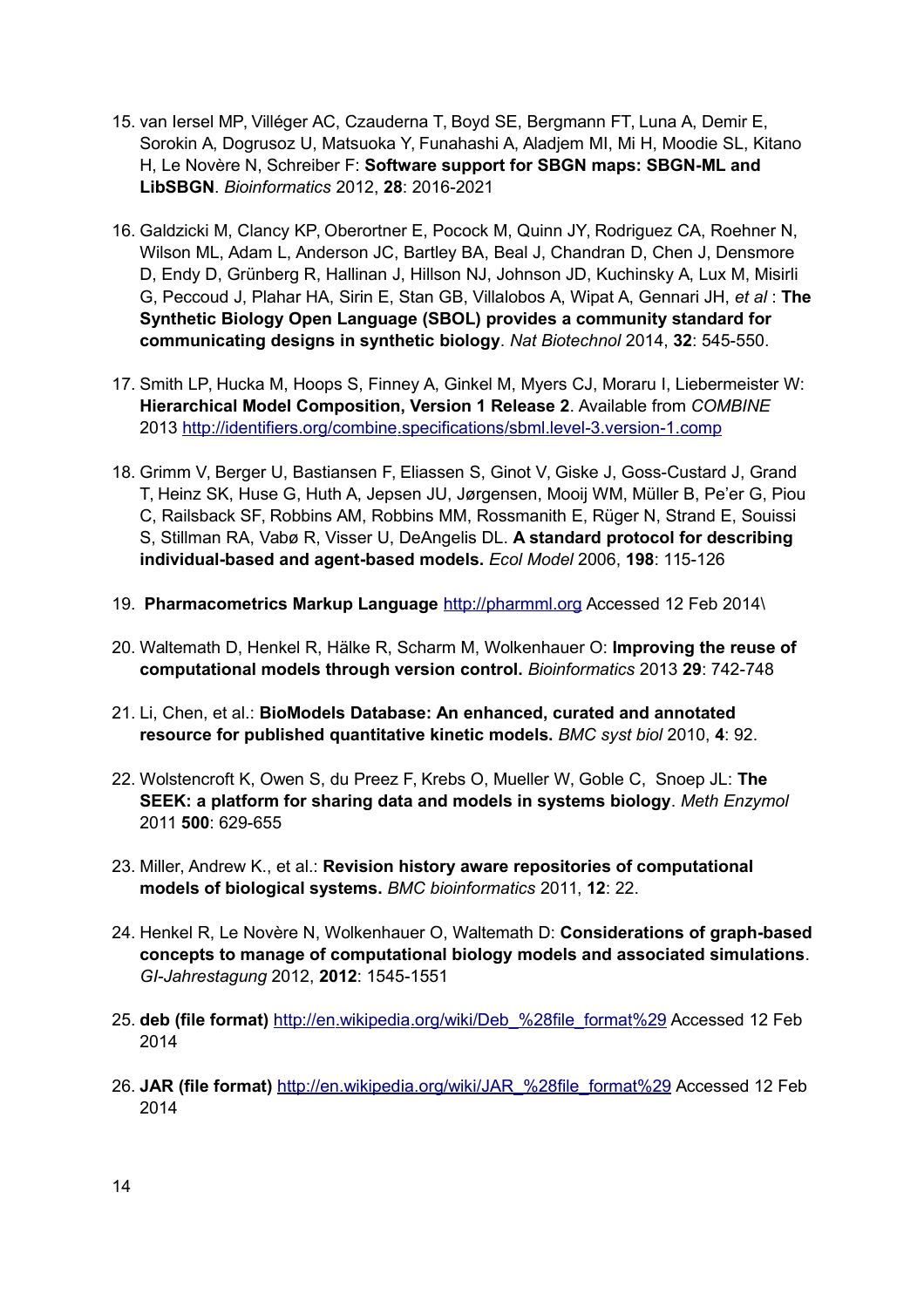#### 27. **[OOXML] Office Open XML file formats.**

http://en.wikipedia.org/wiki/Office\_Open\_XML\_file\_formats Accessed 12 Feb 2014

- 28. **OpenDocument technical specification**  http://en.wikipedia.org/wiki/OpenDocument\_technical\_specification Accessed 12 Feb 2014
- 29. **The Computational Modeling in Biology Initiative (COMBINE)** [http :// co. mbine.org](http://co.mbine.org/) Accessed 12 Feb 2014
- 30. Zip (file format) http://en.wikipedia.org/wiki/Zip %28 file format%29 Accessed 12 Feb 2014
- 31. **[ZipSpec] APPNOTE.TXT .ZIP File Format Specification** http://www.pkware.com/documents/casestudies/APPNOTE.TXT Accessed 12 Feb 2014
- 32. Berners-Lee T, Fielding R, Masinter L: **Uniform Resource Identifier (URI): Generic Syntax**. The Internet Society 2005 http://tools.ietf.org/html/rfc3986 Accessed 12 Feb 2014
- 33. Juty N, Le Novère N, Laibe C: **Identifiers.org and MIRIAM Registry: community resources to provide persistent identification**. *Nucleic Acids Res* 2012, **40**: D580- D586
- 34. Freed N, Klensin J: **Media Type Specifications and Registration Procedures.***The Internet Society* 2005 *http://tools.ietf.org/html/rfc4288* Accessed 12 Feb 2014
- 35. **Resource Description Framework (RDF)** [http :// www. w 3. org/ RDF/](http://www.w3.org/RDF/) Accessed 13 Feb 2014
- 36. Perreault S: **vCard Format Specification.** 2011 [http :// tools. ietf. org/ html/ rfc6350](http://tools.ietf.org/html/rfc6350) Accessed 13 Feb 2014
- 37. Iannella R, McKinney J: **vCard Ontology.** 2013 [http :// www. w 3. org/ TR/ vcard rdf/](http://www.w3.org/TR/vcard-rdf/) Accessed 13 Feb 2014
- 38. DCMI Usage Board: **DCMI Metadata Terms.** 2012 [http :// dublincore. org/ documents/ dcmi](http://dublincore.org/documents/dcmi-terms/)  [terms/](http://dublincore.org/documents/dcmi-terms/) Accessed 13Feb 2014
- 39. Wolf M, Wicksteed C: **Date and Time Formats**. 1997 [http :// www. w 3. org/ TR/ NOTE](http://www.w3.org/TR/NOTE-datetime)[datetime](http://www.w3.org/TR/NOTE-datetime) Accessed 13 Feb 2014
- 40. Nilsson M, Powell A, Johnston P, Naeve A: **Expressing Dublin Core metadata using the Resource Description Framework (RDF)** <http://dublincore.org/documents/dc-rdf/> Accessed 13 Feb 2014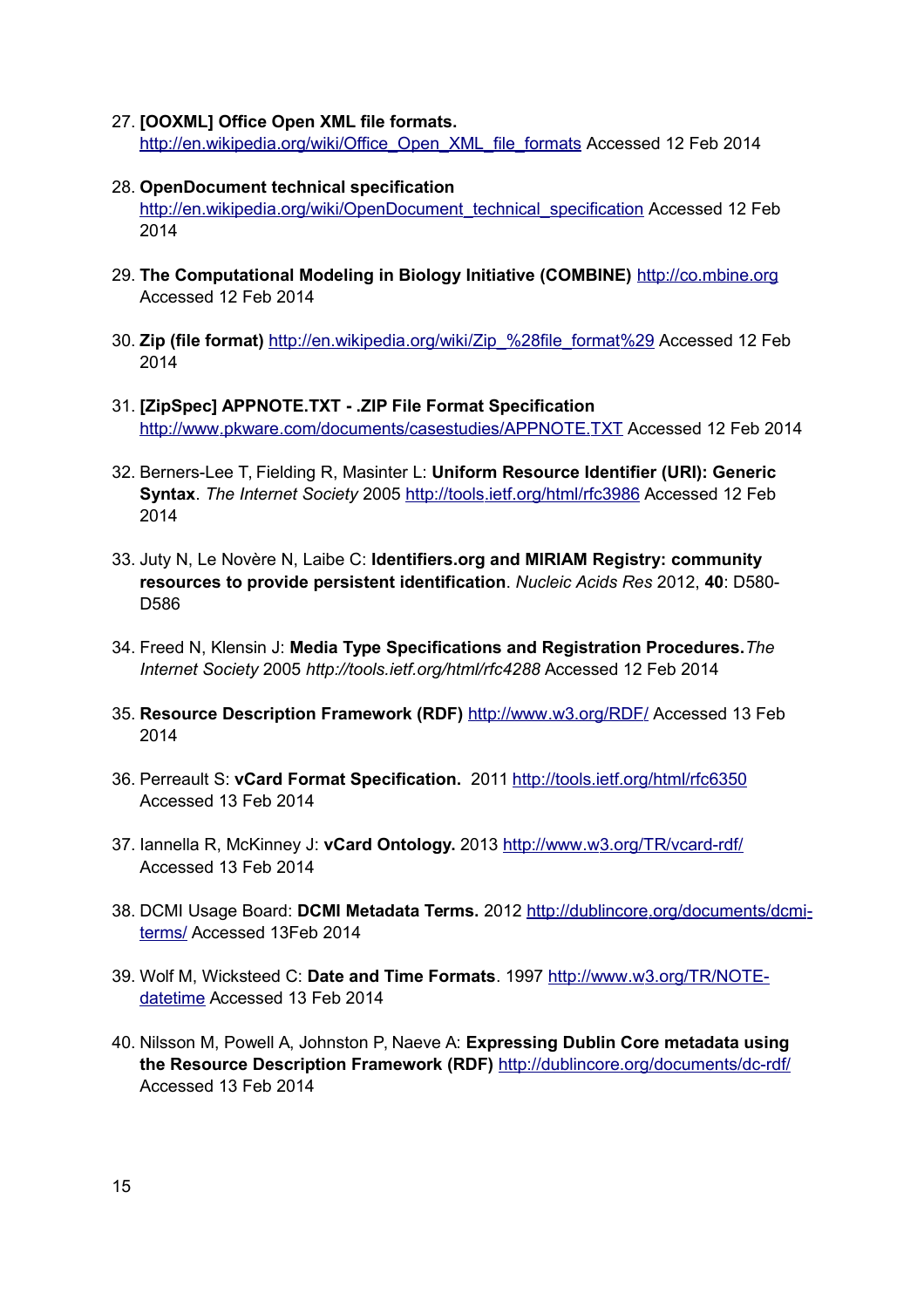- 41. Waltemath D, Bergmann FT, Adams R, Le Novère N: **Simulation Experiment Description Markup Language (SED-ML): Level 1 Version 1.** 2011 http://identifiers.org/combine.specifications/sed-ml.level-1.version-1 Accessed 14 Feb 2014
- 42. Olivier, BG, Rohwer JM, Hofmeyr JS: **Modelling Cellular Systems with PySCeS**. *Bioinformatics* 2005, **21**: 560-561
- 43. Loew LM, Schaff JC: **The Virtual Cell: a software environment for computational cell biology**. *TRENDS Biotechnol* 2001, **19**: 401-406
- 44. **Integrated Python Based Modeling Environment** [http://tellurium.analogmachine.org](http://tellurium.analogmachine.org/) Accessed 2 July 2014
- 45. Nickerson D., Buist M.: **Practical application of CellML 1.1: The integration of new mechanisms into a human ventricular myocyte model**. *Prog Biophys Mol Biol* 2008, **98**, 38-51
- 46. FDA center for drug evaluation and research: **Model/Data Format.**   [http :// www. fda. gov/ AboutFDA/ CentersOffices/ OfficeofMedicalProductsandTobacco/CDE](http://www.fda.gov/AboutFDA/CentersOffices/OfficeofMedicalProductsandTobacco/CDER/ucm180482.htm) R/ucm 180482.htm Accessed 26 February 2014
- 47. **TS-140. The record layout of a data set in SAS transport (XPORT) format.** http://support.sas.com/techsup/technote/ts140.html Accessed 26 February 2014
- 48. Thiele I, Swainston N, Fleming RMT, Hoppe A, Sahoo S, Aurich MK, Haraldsdottir H, Mo ML, Rolfsson O, Stobbe MD, Thorleifsson SG, Agren R, Bölling C, Bordel S, Chavali AK, Dobson P, Dunn WB, Endler L, Goryanin I, Gudmundsson S, Hala D, Hucka M, Hull D, Jameson D, Jamshidi N, Jonsson JJ, Juty N, Keating S, Nookaew I, Le Novère N, *et al*: **A community-driven global reconstruction of human metabolism**. *Nat Biotechnol* 2013, **31**: 419–425
- 49. Karr JR, Sanghvi JC, Macklin DN, Gutschow MV, Jacobs JM, Bolival B Jr, Assad-Garcia N, Glass JI, Covert MW: **A whole-cell computational model predicts phenotype from genotype.** *Cell* 2012, **150**: 389-401
- 50. Schliess F, Hoehme S, Henkel SG, Ghallab A, Driesch D, Böttger J, Guthke R, Pfaff M, Hengstler JG, Gebhardt R, Häussinger D, Drasdo D, Zellmer S: **Integrated metabolic spatial-temporal model for the prediction of ammonia detoxification during liver damage and regeneration**. *Hepatology* 2014 advanced online publication doi:10.1002/hep.27136.
- 51. Mattioni M., Le Novère N: **Integration of biochemical and electrical signaling multiscale model of the medium spiny neuron of the striatum**. *PLoS ONE* 2013, **8**: e66811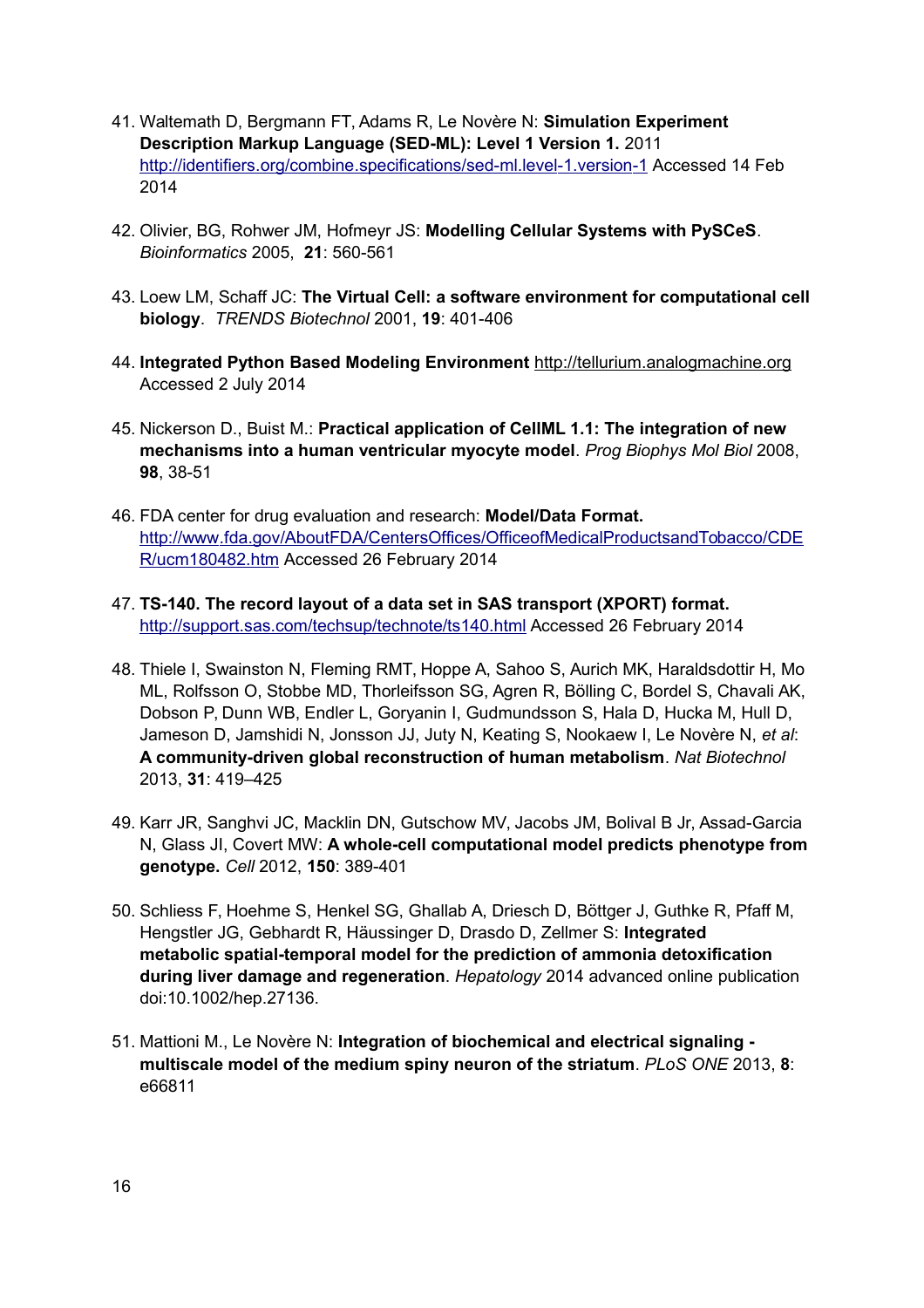- 52. **Functional Curation for Cardiac Electrophysiology** https://chaste.cs.ox.ac.uk/FunctionalCuration Accessed 27 May 2014
- 53. Scharm M, Wendland F, Peters M, Wolfien M, Theile T, Waltemath D: **The CombineArchive Toolkit - facilitating the transfer of research results.** PeerJ PrePrints 2:e514v1 <http://dx.doi.org/10.7287/peerj.preprints.514v1>
- 54. Butterworth E, Jardine BE, Raymond GM, Neal ML, Bassingthwaighte JB: **JSim, an open-source modeling system for data analysis**. *F1000Research* 2013 (doi: 10.12688/f1000research.2-288.v1)
- 55. Soiland-Reyes S: **Wf4Ever Research Object Bundle** 2013 [http://purl.org/wf4ever/ro](http://purl.org/wf4ever/ro-bundle/2013-05-21/)[bundle/2013-05-21/](http://purl.org/wf4ever/ro-bundle/2013-05-21/) Accessed 13 Feb 2014
- 56. Hettne KM, Dharuri H, Garrido J, De Roure D, Corcho O, Klyne G, van Schouwen R, 't Hoen PAC, Bechhofer S, Goble C, Roos M, Zhao J, Wolstencroft K, Belhajjame K, Soiland-Reyes S, Mina E, Thompson M, Cruickshank D, Verdes-Montenegro L: **Structuring research methods and data with the Research Object model: genomics workflows as a case study**. *Journal of Biomedical Semantics.* 2014; **5**(41) doi[:10.1186/2041-1480-5-41](http://dx.doi.org/10.1186/2041-1480-5-41)
- 57. **Universal Container Format**: https://wikidocs.adobe.com/wiki/display/PDFNAV/Universal+Container+Format Accessed 27 Feb 2014
- 58. Soiland-Reyes S, Gamble M: **ro-combine-archive 0.1.0**. ZENODO (2014). <https://github.com/stain/ro-combine-archive>doi[:10.5281/zenodo.10439](http://dx.doi.org/10.5281/zenodo.10439)
- 59. **EPUB Open Container Format (OCF) 3.0**. *http://www.idpf.org/epub/30/spec/epub30 ocf.html* Accessed 05 March 2014
- 60. **Open Packaging Convention.** [http :// en. wikipedia. org/ wiki/ Open \\_ Packaging \\_Convention](http://en.wikipedia.org/wiki/Open_Packaging_Convention) Accessed 05 March 2014
- 61. Smallbone K: **Striking a balance with Recon 2.1**. 2014, arXiv:1311.5696